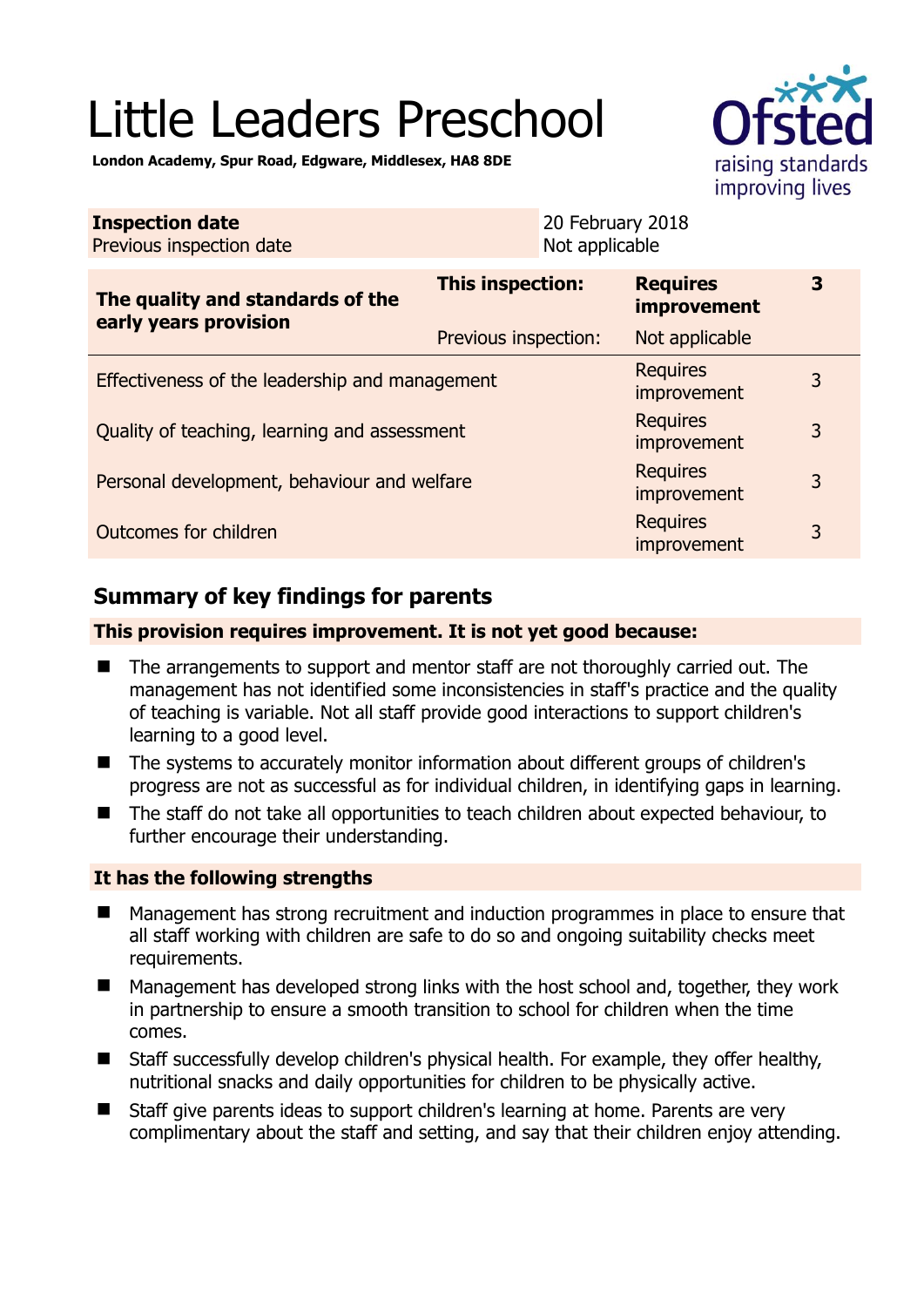## **What the setting needs to do to improve further**

#### **To meet the requirements of the early years foundation stage the provider must:**

|                                                                                                                                 | Due Date   |
|---------------------------------------------------------------------------------------------------------------------------------|------------|
| $\blacksquare$ improve staff monitoring systems, to raise the quality of teaching<br>and learning to a consistently good level. | 20/03/2018 |

#### **To further improve the quality of the early years provision the provider should:**

- **I** improve the ways to accurately monitor information about the progress of different groups of children more effectively to ensure they all make good progress
- $\blacksquare$  strengthen the behaviour management strategies that are already in place, to further support children to understand and learn expected behaviour.

#### **Inspection activities**

- The inspector observed the quality of teaching during activities indoors and outdoors, and assessed the impact this has on children's learning.
- The inspector carried out a joint observation with the nursery manager.
- The inspector held several meetings with the provider and the nursery managers. She looked at relevant documentation and evidence about the suitability of staff working in the nursery.
- The inspector spoke to staff and children at appropriate times during the inspection.
- The inspector spoke to a number of parents during the inspection and took account of their views.

#### **Inspector**

Laxmi Patel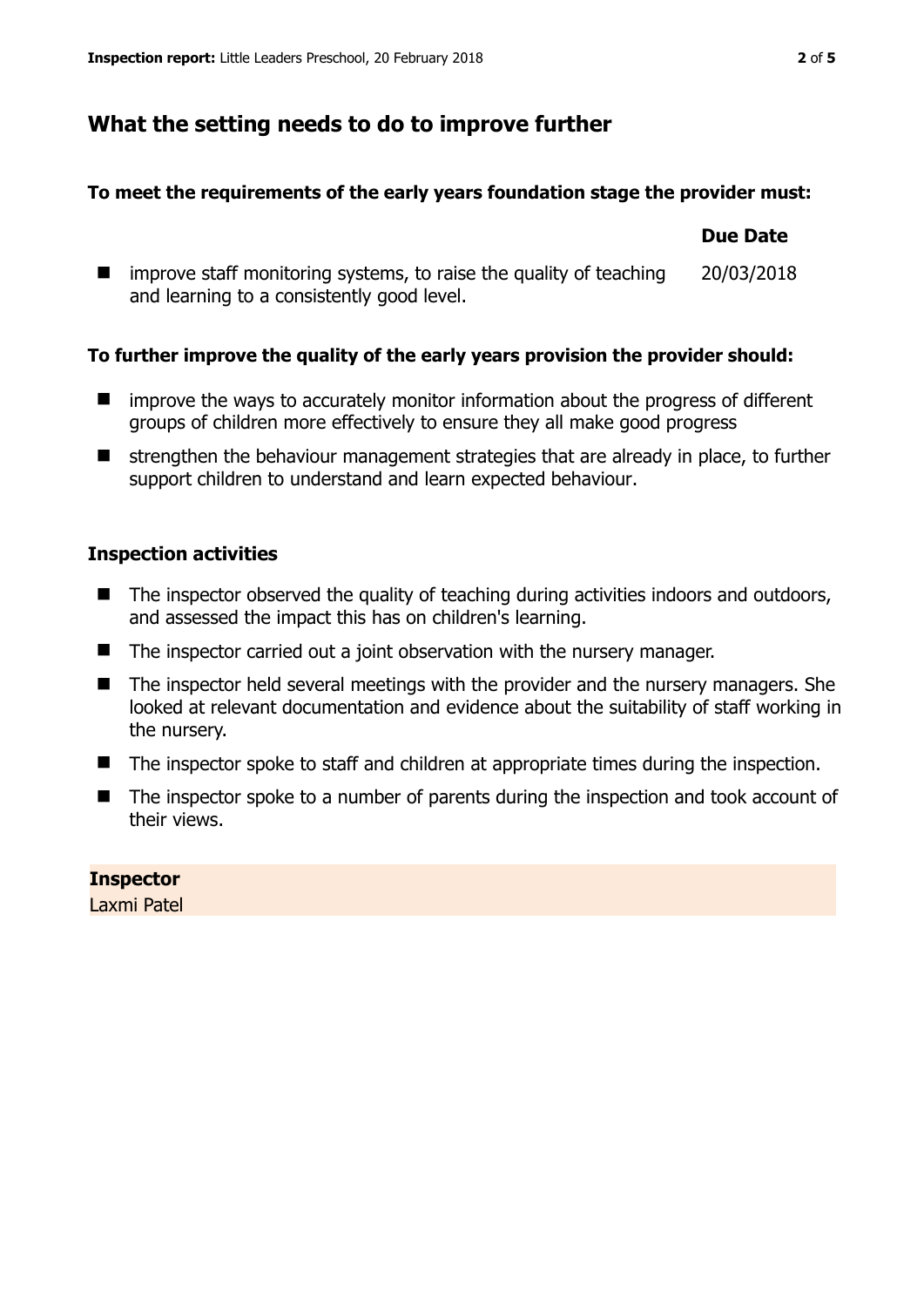## **Inspection findings**

#### **Effectiveness of the leadership and management requires improvement**

Managers do not monitor staff teaching practices effectively enough to ensure that all staff have a good understanding of how to extend children's learning. Managers do not provide consistent support and development for staff to improve their teaching and interactions with children. Safeguarding is effective. Staff have a suitable understanding of possible indicators that a child is at risk. They know the procedures to follow should they need to report any child protection concerns. Risk assessments are carried out daily to help keep children safe. The managers have identified some areas for improvement in the provision and involve parents, children and staff in the evaluation of the nursery, to help develop practice.

#### **Quality of teaching, learning and assessment requires improvement**

Variations in teaching mean that not all staff use their interactions well enough to support children's learning and keep them motivated and interested. However, some staff help children develop their curiosity and explore the world around them. For example, they encourage them to try different sensory experiences, such as messy play activities, where they investigate different textures. Some children interact well with each other and staff while they play. For example, children learn about shapes and name colours as they construct with magnetic shapes. Some staff skilfully promote children's language and imaginative skills. For example, they try to encourage children to repeat phrases and predict what will happen next in activities. Children move freely between indoor and outdoor activities and benefit from good-quality resources that support their physical development. Staff build positive relationships with parents to help keep them fully informed about their children's care and learning.

#### **Personal development, behaviour and welfare require improvement**

The weaknesses in teaching and staff interactions with the children, have an impact on children's enthusiasm and engagement in their learning. However, staff provide children with some opportunities to lead their own play and to make decisions. The areas of the nursery are well organised, to enable children to access toys and resources easily. Staff successfully develop children's physical health. For example, they offer healthy meals provided by the host school and children have daily opportunities to be physically active. Staff provide good emotional support to children who are new to the setting, to encourage their well-being.

#### **Outcomes for children require improvement**

Weaknesses in some aspects of teaching mean that children do not consistently benefit from activities that captivate their interest and motivate them to learn well. Nevertheless, children learn some important skills for their next stages of development. Children recognise letters from their names and the sounds they represent. Children demonstrate independence. They learn to manage their personal needs, to feed themselves and to dress in their outdoor clothing.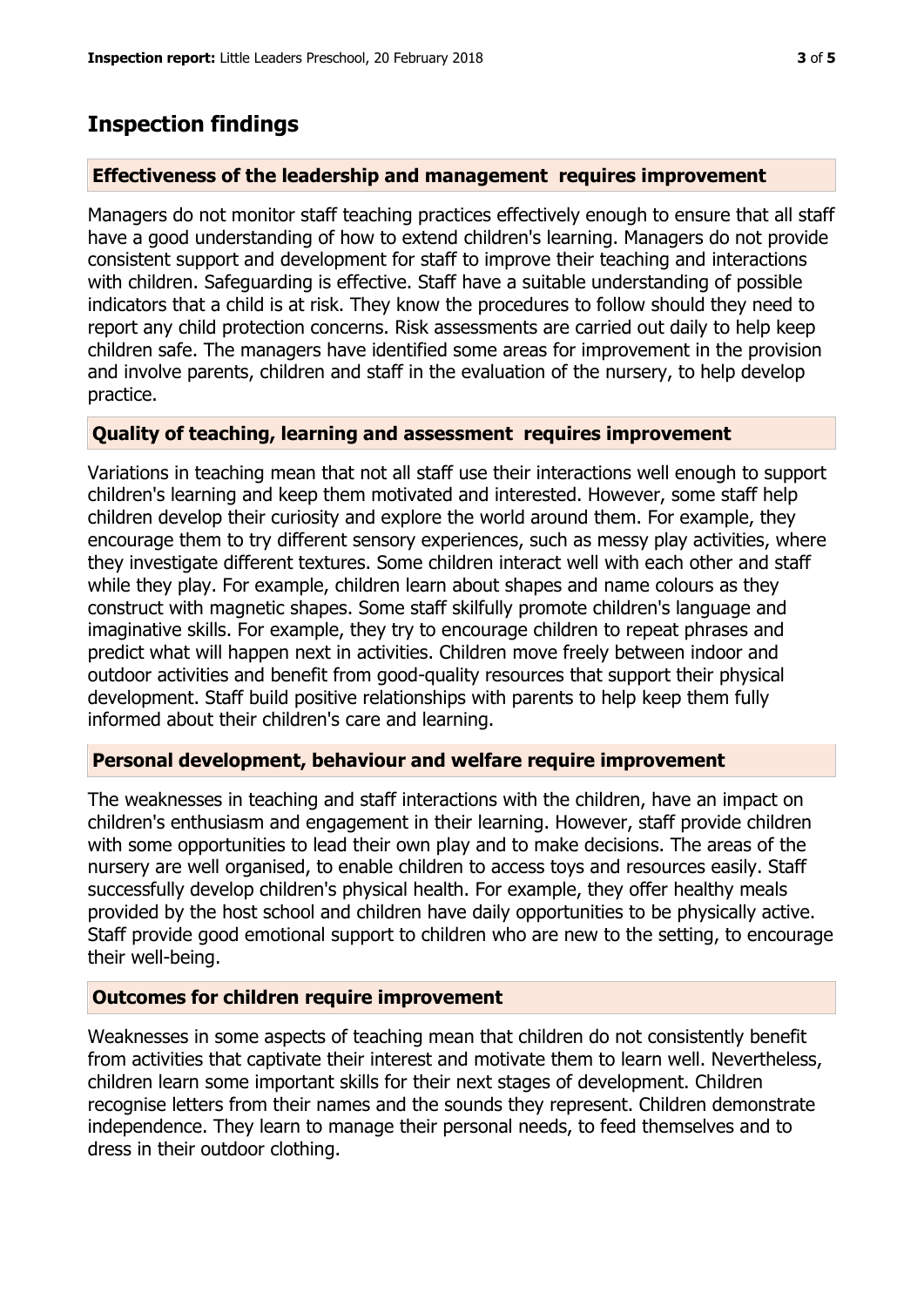## **Setting details**

| Unique reference number                             | EY540867                     |
|-----------------------------------------------------|------------------------------|
| <b>Local authority</b>                              | <b>Barnet</b>                |
| <b>Inspection number</b>                            | 1125482                      |
| <b>Type of provision</b>                            | Sessional provision          |
| Day care type                                       | Childcare - Non-Domestic     |
| <b>Registers</b>                                    | Early Years Register         |
| <b>Age range of children</b>                        | $2 - 4$                      |
| <b>Total number of places</b>                       | 27                           |
| <b>Number of children on roll</b>                   | 38                           |
| <b>Name of registered person</b>                    | Little Leaders Preschool Ltd |
| <b>Registered person unique</b><br>reference number | RP540866                     |
| Date of previous inspection                         | Not applicable               |
| <b>Telephone number</b>                             | 07957768204                  |

Little Leaders Preschool registered in 2017. It is situated in the Edgware in the London Borough of Barnet. The pre-school operates sessions between 8am and 6pm, Monday to Friday, all year round. The provider employs six members of staff. Of these, five hold relevant childcare qualifications at level 3 or above. One member staff holds a qualification at level 5. The pre-school is in receipt of funding for the provision of free early education to children aged two, three and four years.

This inspection was carried out by Ofsted under sections 49 and 50 of the Childcare Act 2006 on the quality and standards of provision that is registered on the Early Years Register. The registered person must ensure that this provision complies with the statutory framework for children's learning, development and care, known as the early years foundation stage.

Any complaints about the inspection or the report should be made following the procedures set out in the guidance 'Complaints procedure: raising concerns and making complaints about Ofsted', which is available from Ofsted's website: www.gov.uk/government/organisations/ofsted. If you would like Ofsted to send you a copy of the guidance, please telephone 0300 123 4234, or email enquiries@ofsted.gov.uk.